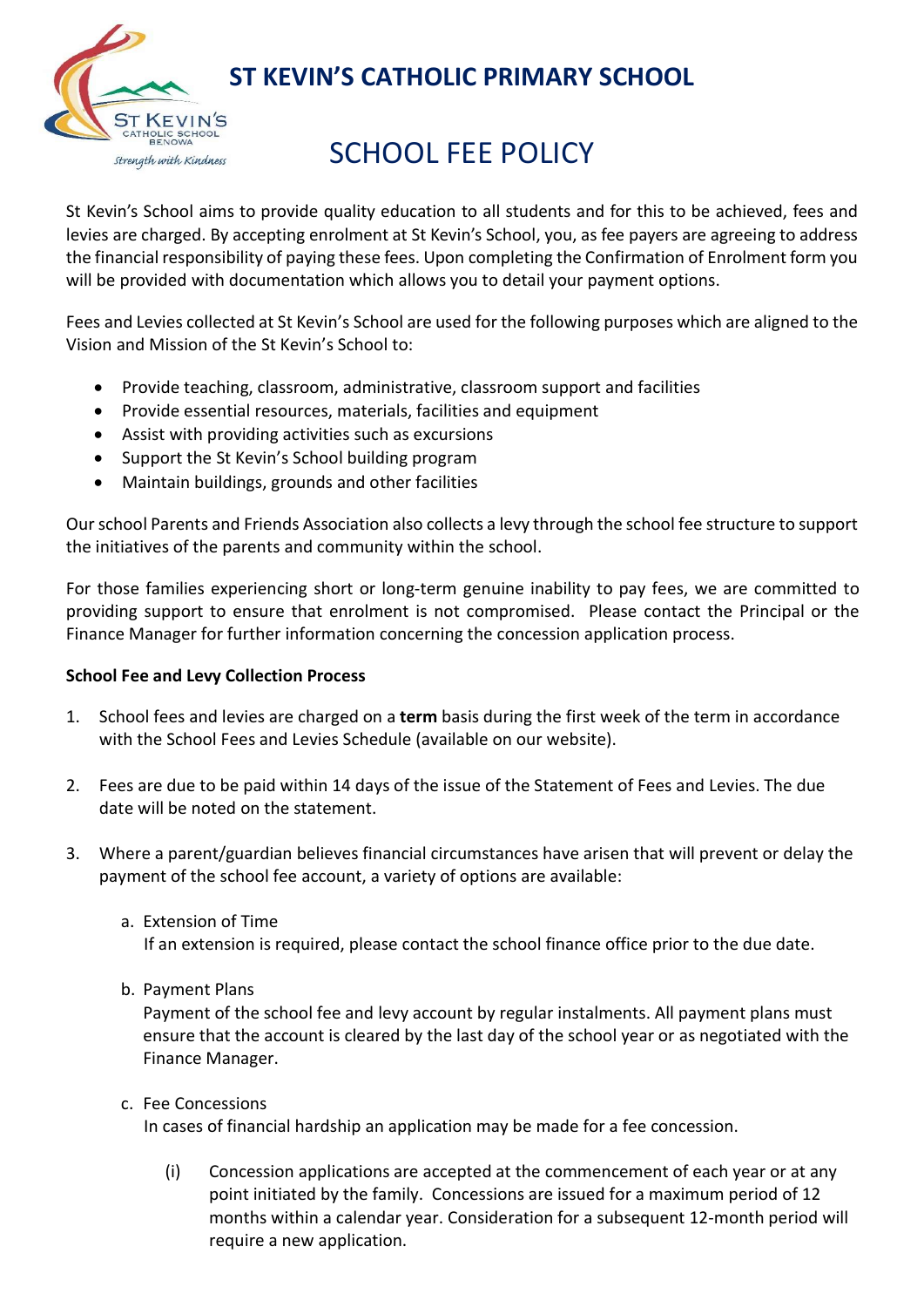- (ii) A compassionate and just approach under the mission and values of Brisbane Catholic Education and St Kevin's School is used when reviewing applications. The same process is adopted by all Brisbane Catholic Education St Kevin's School for assessing eligibility.
- (iii) Concession application forms are available at the school finance office.
- (iv) All matters are dealt with on a confidential basis.

#### 4. Recovery of unpaid fees

In fairness to families who pay their school fees regularly and on time, our school will follow up all overdue school fee accounts.

- a. A reminder statement/notice/letter will be issued within 7 days to any family who has not settled their school fee account by the due date where a payment plan or other arrangements are not in place.
- b. If payment or a suitable response is not received within 7 days of the reminder statement, contact with the parent will be made via telephone, mail or email.
- c. If after two weeks from this second reminder satisfactory arrangements have not been reached, the account may be sent to the school Debt Collection agency. In serious cases, where there is clear capacity to pay outstanding fees, legal options may be pursued by the school.
- d. Legal costs, direct debit rejection fees and any debt collection costs or other costs incurred will be at the family's expense.

#### Agreed Payment Plans

As mentioned in point 3b above, our school offers families the opportunity of paying the school fee account by regular instalments over the course of the year. All Agreed Payment Plans must be organised to include a regular schedule that will clear the school fees account by the last day of the school year. Any extensions to an Agreed Payment Plan must be negotiated with the Finance Manager. To establish an Agreed Payment Plan, forms are available on the school Parent Portal or from the school finance office.

### Late Start Enrolment

New students entering St Kevin's School after the commencement of the term may be charged on a prorata basis for the remaining weeks of the term where appropriate at the Principal's discretion.

### Withdrawal of Enrolment/Leaving Early Refund Policy

Fees will be payable for the whole term in which the enrolment is terminated. Should a student leave the school during a school term, a written request must be forwarded to the Principal. At the Principal's discretion, an adjustment to the Statement of Fees and Levies may be applied based on the number of weeks the student attended the school during the term.

Student textbooks, library books and laptops and all accessories are to be returned to the School. If any fees remain outstanding, they will be payable as per the normal payment terms and where appropriate, any fees in credit will be refunded.